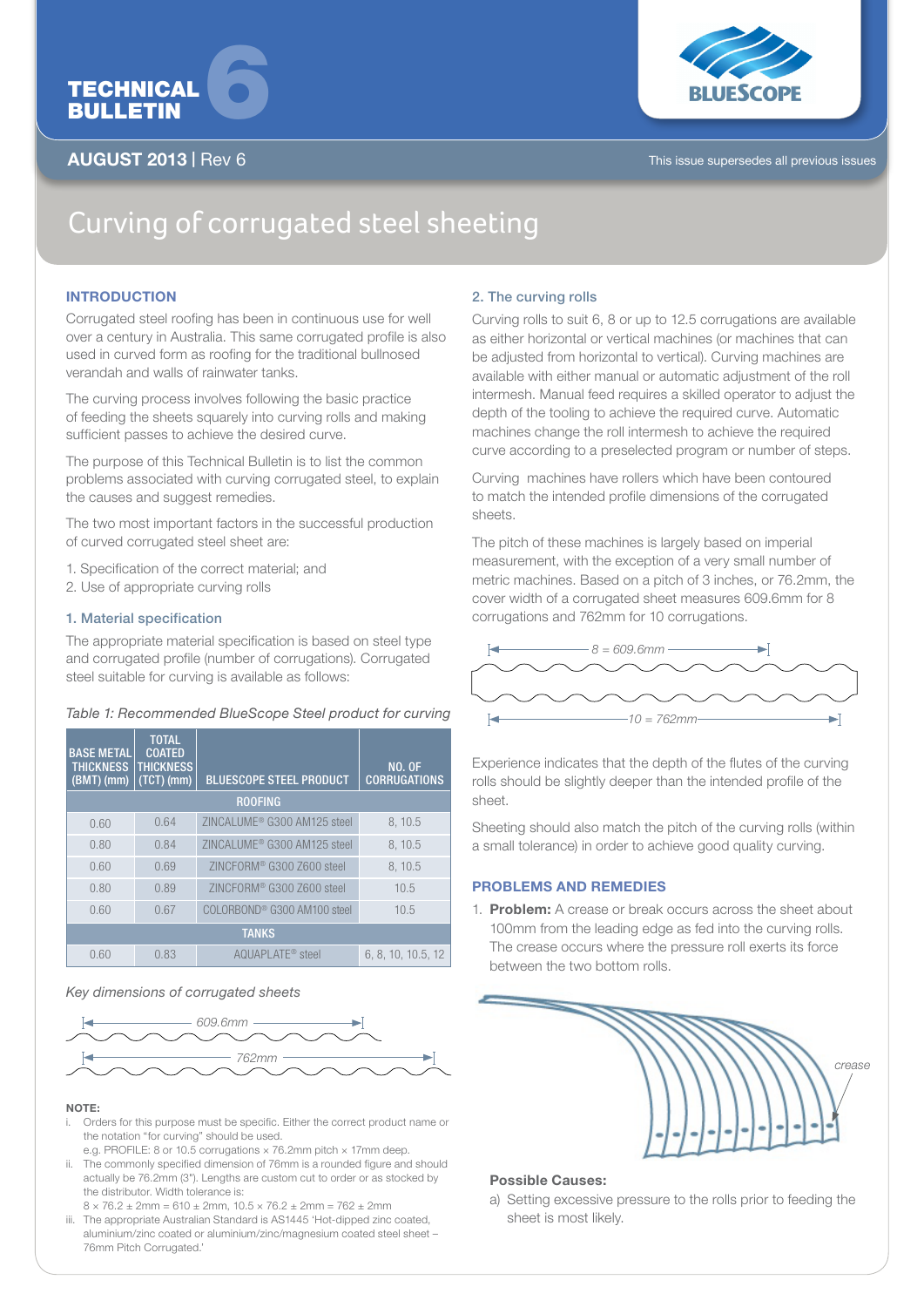b) Many curving rolls have a wide space between the lower rolls (200mm). Those with 150mm have fewer problems. It has been observed that creasing is reduced if the sheet pitch/width matches the rolls.

Remedy: The most effective practice involves sizing the sheet ends prior to applying the bending force and then exerting pressure whilst the sheet is moving. Automatic curvers stagger the starting and end positions as the roll intermesh increases, thus reducing this effect.

2. Problem: The curved end is a different width to the straight section of the sheet resulting in the misalignment of corrugations. This is more severe when opposed forming occurs, such as for an OGEE shape.



**Cause:** Although the theoretical cover width dimension should be  $762 \pm 2$ mm, the actual dimensions of the sheet may be outside this tolerance. If outside of tolerance, the curved end will naturally follow the roll dimension of 762mm while the straight section will be unaltered. This results in one lap edge being out of line and causes difficulties when the neighbouring sheet with the same problem has its "in line" lap edge mated to the "out of line" edge of the previous sheet.

OGEE forming requires that sheet be formed at both ends and this forms a twist in the corrugation line.

#### Remedy:

- i) The corrugated sheets must be within tolerance of correct total pitch width, or
- ii) The total sheet length must be "sized" by repeated passes through the rolls. If the total sum of the pitches is too narrow it may not be possible to "resize" due to distortion.



3. Problem: Valley ripples across the curved sheet. Rippling may be consistent or may change in severity across the sheet.



#### Cause: (*as for Problem 2*)

Where valley ripples occur across the sheet, it could be due to excessive rate of forming or bend radii being too tight.

#### Remedy: (*as for Problem 2*)

- i) Increase the number of passes used to form the bend and increase the minimum bend radii
- 4. Problem: Wavy or rippled edges on the compression side. (Note: The lap which has the sheet edge curved toward the inside of the radius is referred to as the compression edge).

The edge often has a series of waves at regular intervals around the curve. The scalloped effect creates an untidy appearance when installed, particularly for unlined verandahs.

**Cause:** Excess width of side lap on the compression edge. The ideal width is approximately 23mm from the top centre of the last corrugation to the lap edge.

Rapid forming of the bend causes excessive compression of the sheet edge.

Remedy: Trim the excess edge back to 23mm. Alternatively, request that sheets be supplied to this dimension. Often material for curving is manufactured from reduced feed width so that the compression edge is less than that of a conventional roofing product. Increase the number of passes used to form the bend.

5. Problem: Sawtooth Effect. This problem is seen when the fixed sheets have uneven length on the bottom edge when viewed at gutter level. The sheet ends cannot be lined up and each succeeding sheet appears to be considerably shorter or longer than the neighbouring sheet.

#### Cause: (*refer to Problem 2*)

The progressively worsening valley ripple across the sheet, as described in Problem 3, gradually absorbs length resulting in a shortening of the most affected side.

A further cause could be sheet ends not being cut squarely or the sheet is not fed squarely into the curving machine.